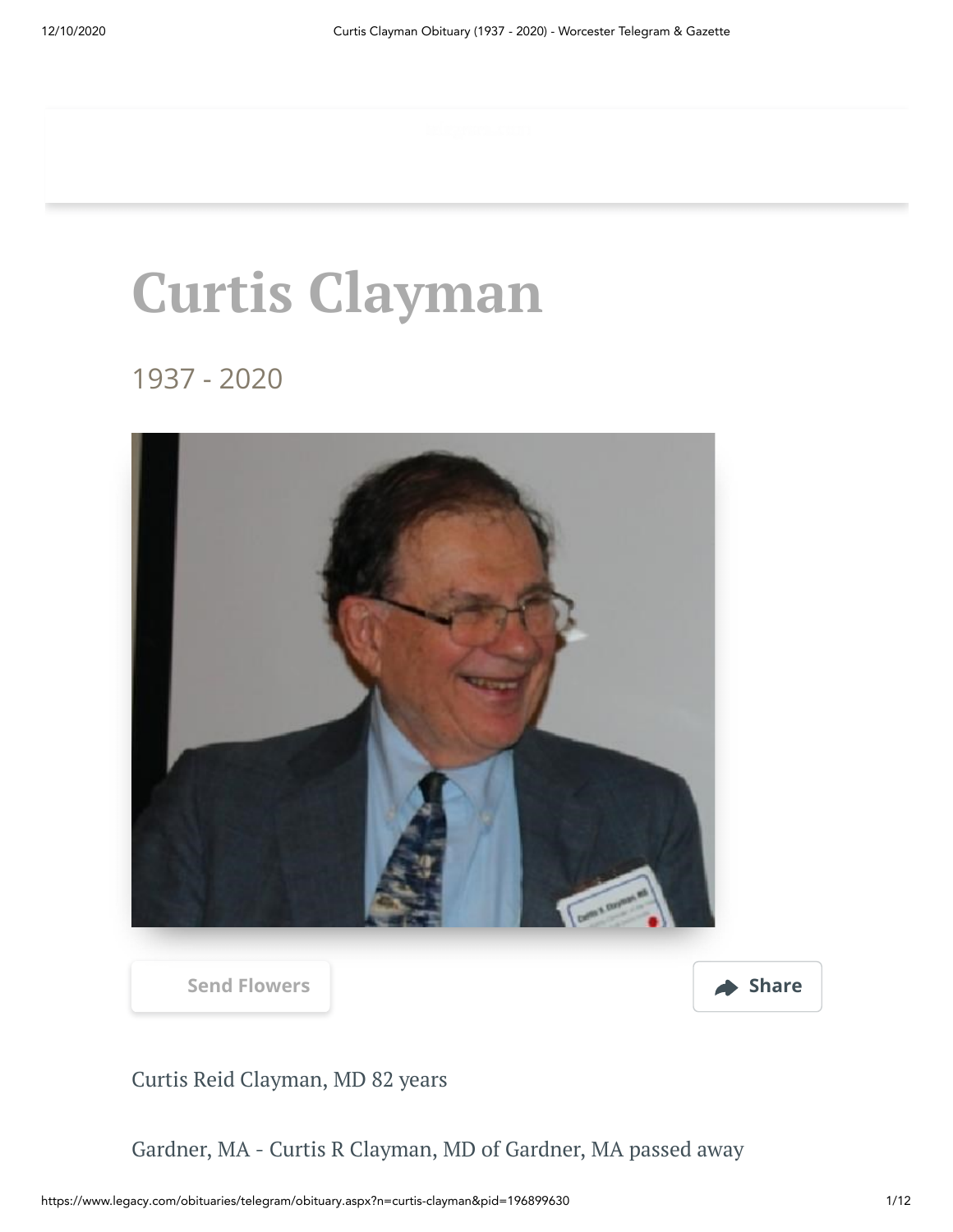peacefully at home July 17th, 2020 from metastatic melanoma. He leaves behind Barbara, his loving and devoted wife of 58 years, and a brother, Dr. Loren Clayman of Jacksonville, Fla.

He was a graduate of Chelsea High School in 1955, Harvard College in 1959 as a biochemistry major and Boston University Medical School in 1965.

He trained at the Rhode Island Hospital in Internal Medicine and then enlisted into the Public Health Service during the Vietnam war. Curtis spent two years at the federal penitentiary in Leavenworth, Kansas where he was Chief of Medicine. Returning to Massachusetts in 1969, he trained at the Boston City Hospital in Ophthalmology. In 1971, he became chief of the emergency department at Heywood Hospital in Gardner, MA. In 1981, he opened a private medical office in Ashburnham, MA.

Curtis's favorite activity was practicing medicine. His office was an extension of his home and the purest expression of his personality and philosophy.

Inside the office were all of the things that Curtis loved. There were pictures of trains in all of the rooms, pictures of past dogs (Boston Terriers) and stuffed into one corner was a pet tarantula. His patients adored him and would bring him all sorts of objects and Curtis would display everything. Old railroad lanterns, an initial issue stock certificate for the defunct Grout Automotive Company and a picture of the largest snapping turtle ever caught in Ashburnham, 3 feet in diameter being held in the air by one of his patients.

Making sick patients laugh was Curtis's strong suit. He had a box of rubber noses and disguises that he would dip into with particularly difficult patients. For a mild effect, he would wear a rabbit nose, a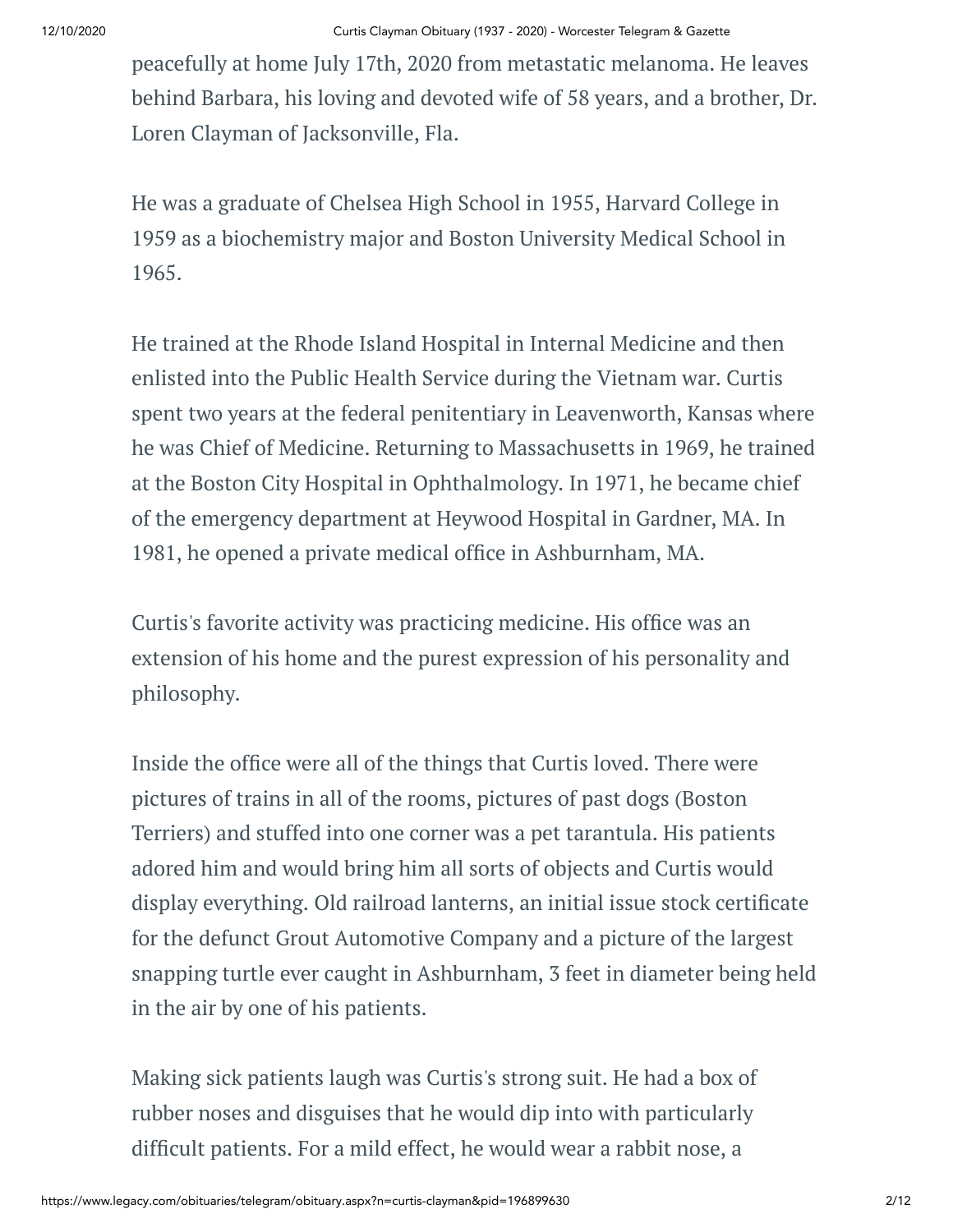moderate effect a pig nose and when maximum effect was needed he would wear the Groucho Marx nose/eyeglass combination. He knew how to perfectly calibrate his tools to the mood.

If the noses were ineffective, he would then resort to an expansive database of stories based on personal experience. He would often talk of his time working as a physician at the Leavenworth Federal Penitentiary in Leavenworth, Kansas and what it was like caring for some of the worst criminals in the United States. If that did not provide a suitable point of reference, he would tell stories from his colorful childhood in Chelsea or from other experiences that he had driving cabs in Boston, organizing a strike at a metal plating factory in Chelsea and working as a medical student and resident and house officer at Boston City Hospital and in Providence at Rhode Island Hospital.

Curtis held the patent on using a paper clip as a tie clip.

If there was a single skill which could characterize this man, it would be his latent ability to relate to those around him and find common ground to build a relationship. He developed a following in his office that was massive and dedicated. Patients would be willing to wait hours to see him and spend time with him. He would give everyone the time they needed and did not rush anyone out the door no matter how challenging the situation. He was a true family doctor, who treated the whole body due to his extensive training in many areas.

In 2018, after decades of service he was named physician of the year by the Massachusetts Medical Society.

Besides his wife Barbara, he is survived by his sons Jeffrey, David, and Jonathan, six grandchildren, Isaac, Emma, Kate, Amy, Brian and Danny and 1 great grandchild, Jaxon.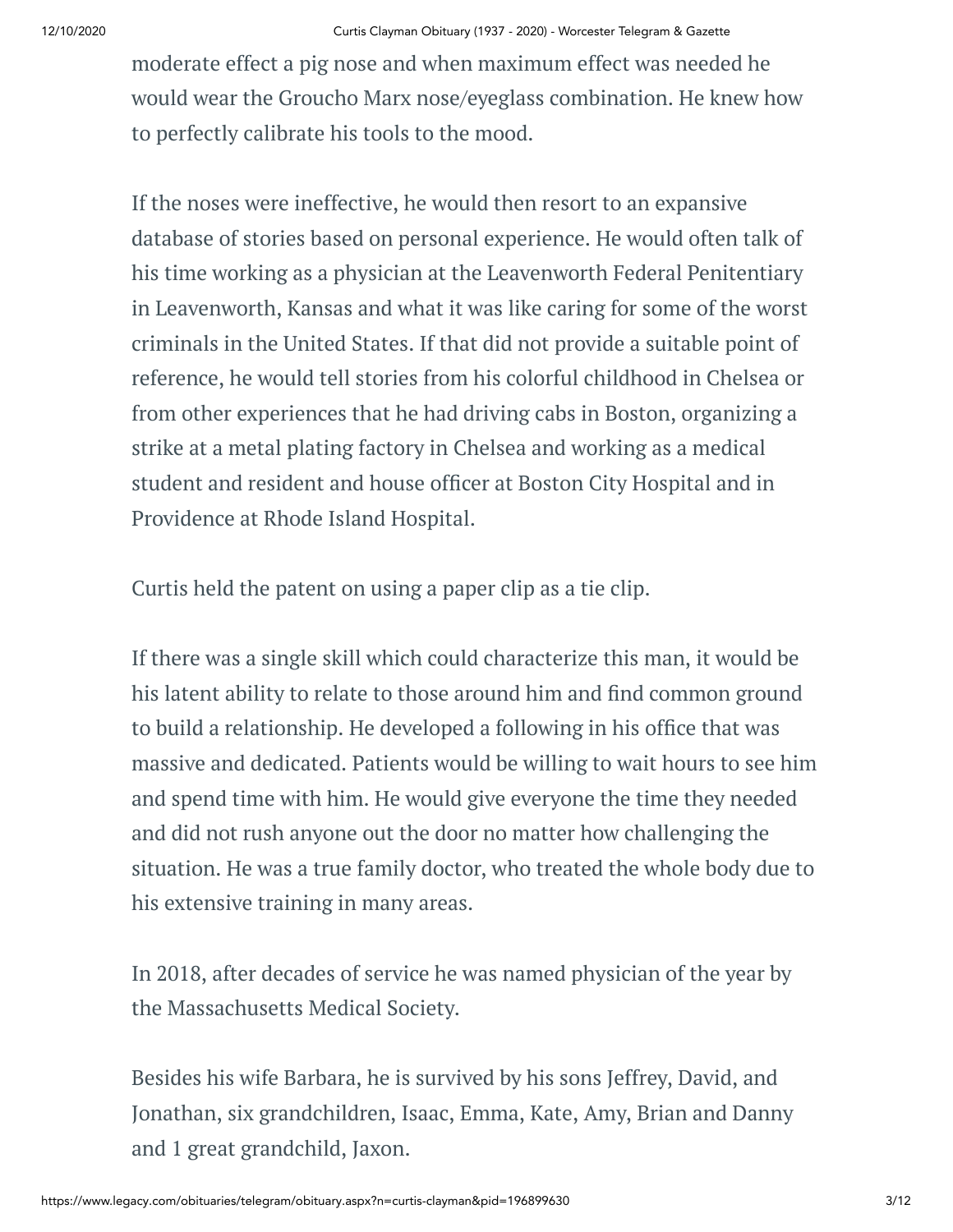A celebration of his life will be held in Gardner when a large gathering is possible.

In lieu of flowers, any donations to his memory could be directed to the Ependymoma Research Foundation, 1337 Massachusetts Ave., #219, Arlington, MA. 02476 or on the internet at:

#### [www.braintumorwarrior.org](http://www.braintumorwarrior.org/)

To Plant Memorial Trees in memory, please visit our **[Sympathy](https://sympathy.legacy.com/en-us/funeral-flowers/name/curtis-clayman-funeral-flowers/p196899630/?affiliateId=1732&pm=240) Store**.

Published in Worcester Telegram & Gazette from Oct. 4 to Oct. 9, 2020.



# **MEMORIES & CO N DOLE N CES**

What would you like to say about Curtis?

Not sure what to say?  $\blacktriangleright$ 

Add a photo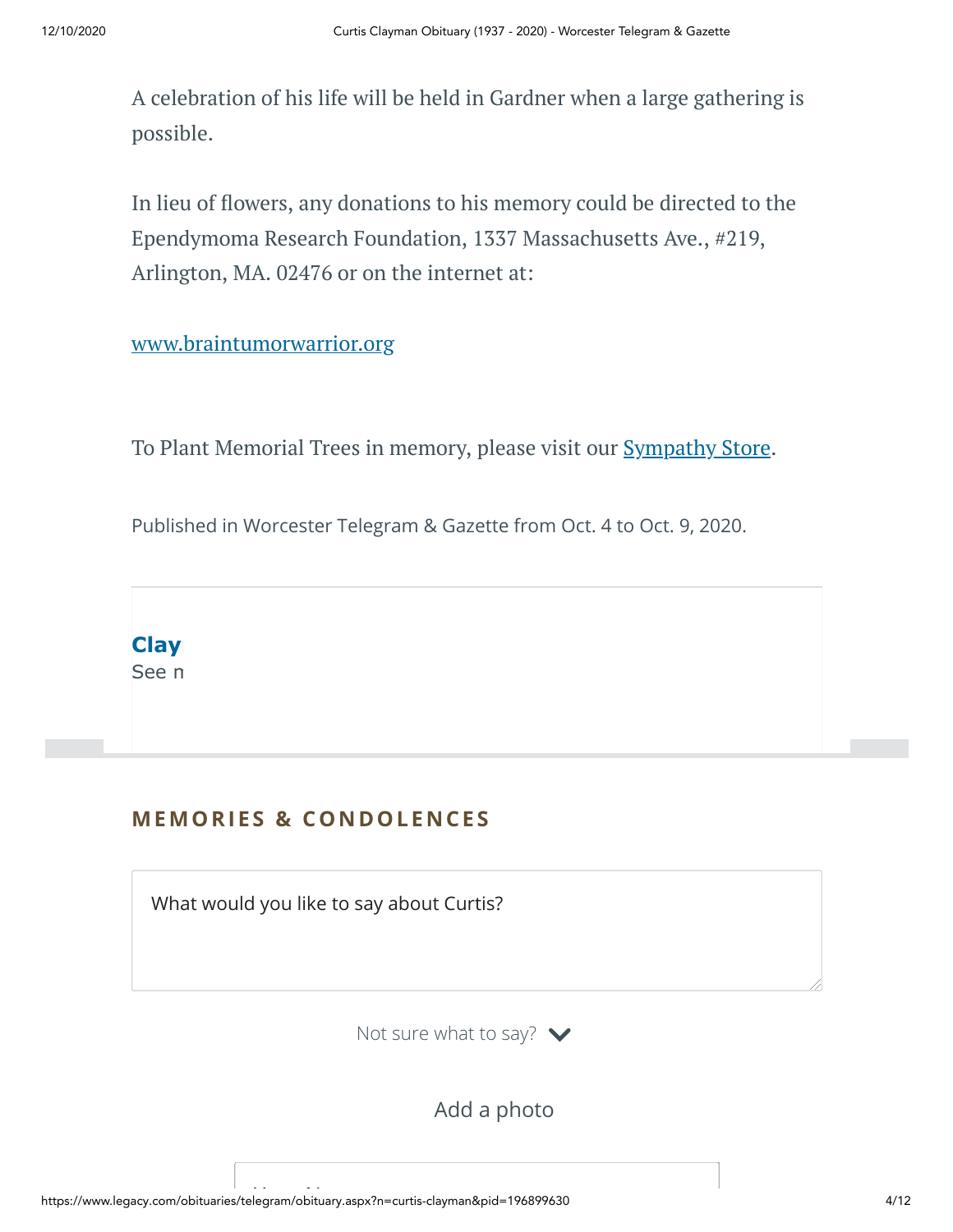Your Email Address

Your Relationship

 $\boxdot$  Get email updates for this page

**Add Memory**

**[View Printed Guest Book](https://sympathy.legacy.com/en-us/printed-obituary-guestbook/gallery/?type=obituary&p=196899630&pn=curtis-clayman&affiliateId=1732&pm=69)**

[Posting Guidelines](https://www.legacy.com/guestbooks/posting-guidelines.aspx?n=Curtis-Clayman&pid=196899630) | [FAQ](https://www.legacy.com/guestbooks/faq.aspx?n=Curtis-Clayman&pid=196899630)

**19 entries**

November 24, 2020

Family doctor. He treated me, my mother and 2 uncles and their wives. RIP Dr. Clayman. It was worth waiting in your waiting room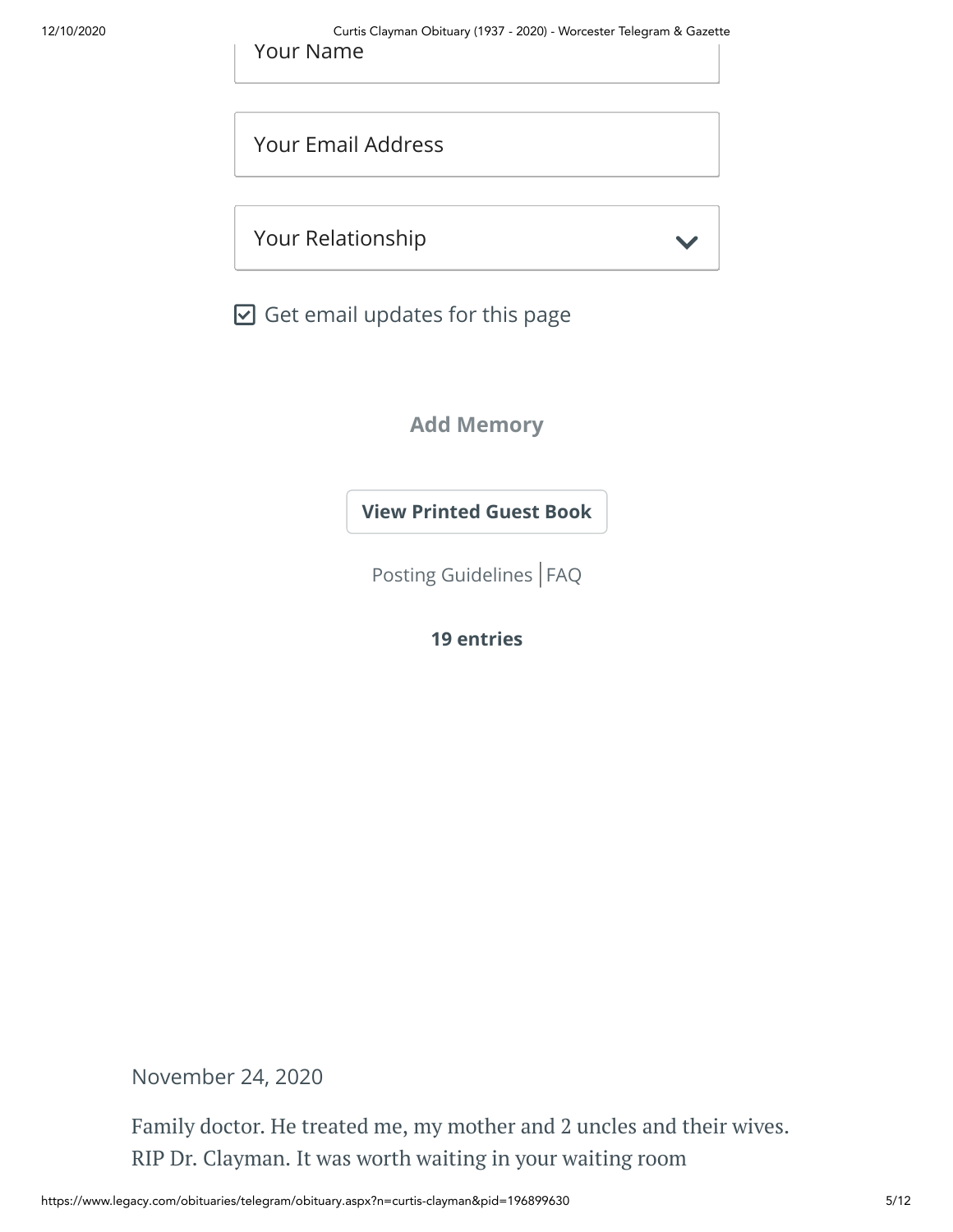## **Paula Erickson** Friend

October 15, 2020

I am so sorry to hear about the loss of one of the families loved one.May the families hearts  $\bullet$  be filled with wonderful memories of joyful times the family shared together with the dear loved one lost in death.As the family cherished a wonderful life that was well lived and loved by families and friends.May deepest sympathy and condolences goes out to the families during this very difficult time of deep sorrow and pain. GHP/LM

October 14, 2020

If it was not for you Dr. Clayman I would not have my father with me today. Your bedside manner and caring for your patients were unsurpassed.

# **Amy Fischer**

Friend

October 11, 2020

Thoughts and prayers for Barbara and family. He was truly a special physician

**Stacia Sailer** Acquaintance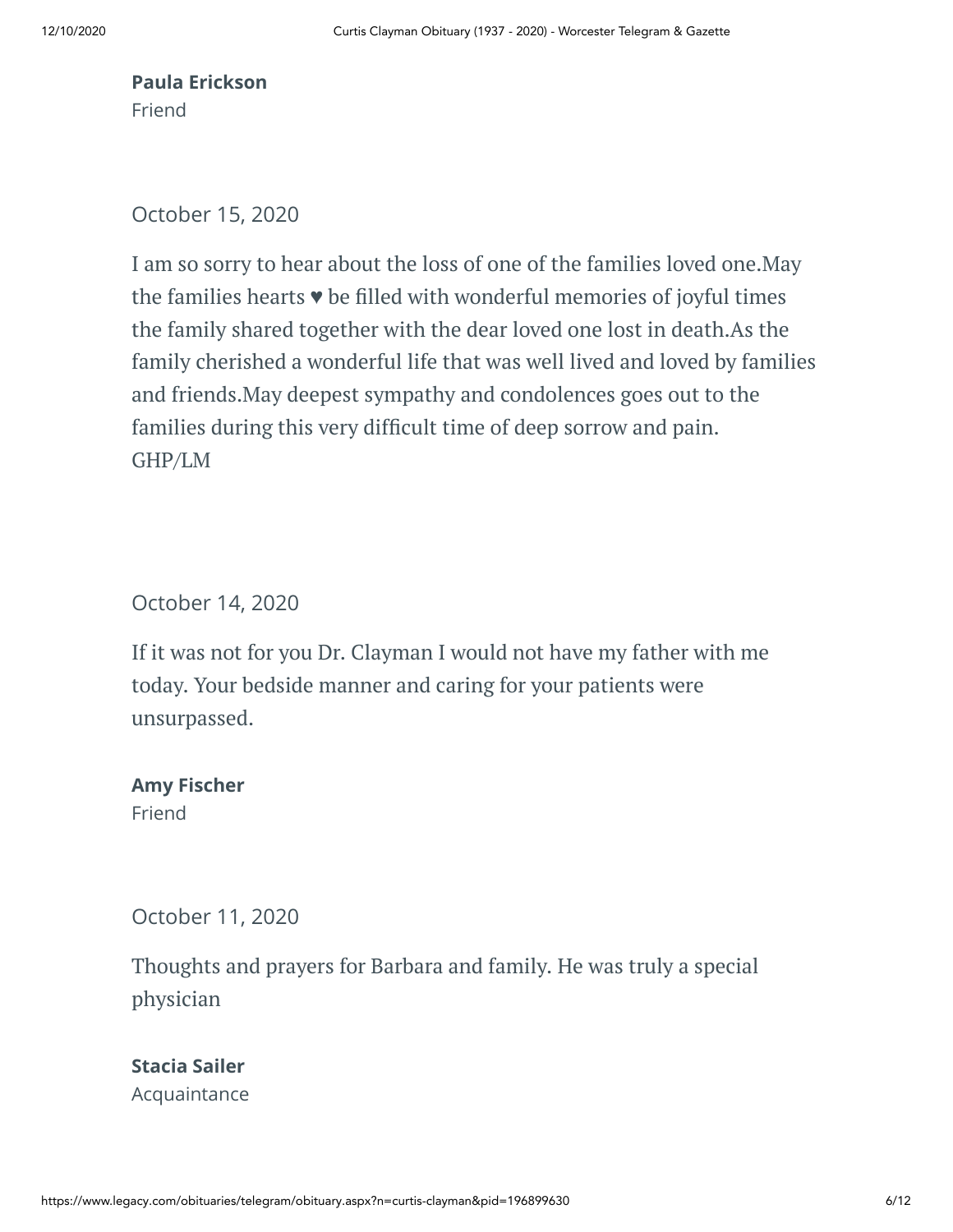October 10, 2020

Dr. Clayman was my doctor for many years and every word that is written about his ability to relate to all his patients is very true! My bonding moment came when I presented him with an autographed baseball from Johnny Pesky! My condolences to his wife and children, he will be missed!

#### **Gil Cote**

#### October 8, 2020

DR. Clayman was my physician for over 30 years. He was by far the the definition of the hometown Doctor. It didn't matter how many patient's were waiting to see him, you were the most important patient at the time. He helped me through many medical issues over the years and always would say that I needed to grow taller to match the weight that I was at that moment. He was more interested in his patient's health then how much money he could make. My heart goes out to Barbara and the family for allowing the community to have him available to us to address our medical needs. No doubt their will be no one that will replicate what this man provided in medical care for all of us. He was simply the best. I miss his wit, wisdom and friendship. God bless you.

#### **Ron Reed**

Friend

# October 8, 2020

I did not have the obvious good fortune to know Dr. Clayman in any capacity.

I stopped to read about him because his warm, smiling face looked familiar.

The article and guestbook comments painted a beautifully entertaining picture of a joyful and well-loved person who brightened his corner of the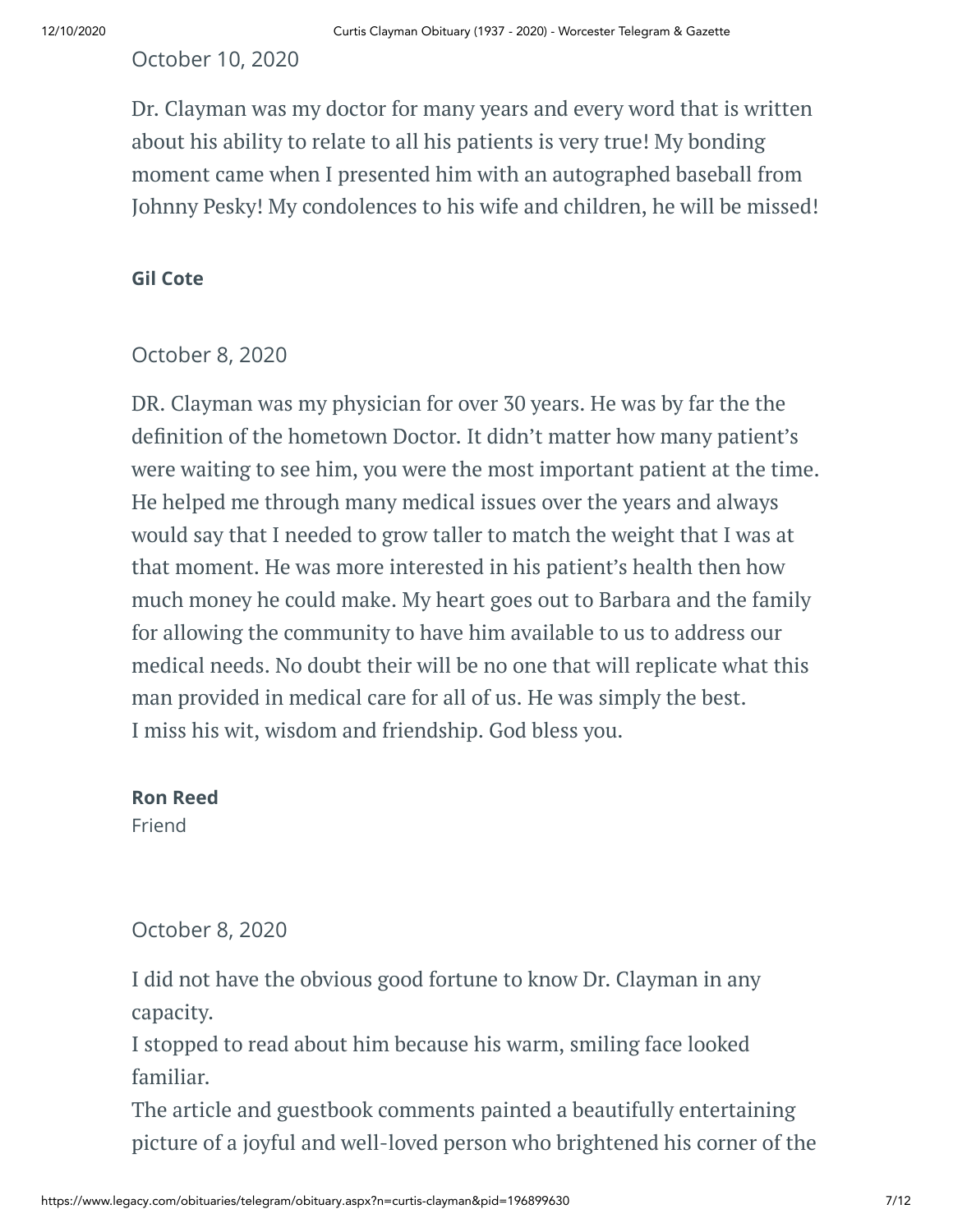world.

My heartfelt condolences to all left to mourn this beautiful soul. Sincerely,

# **Annette Tsuji**

October 8, 2020

He was a great doctor who will be sadly missed. Sincere sympathy to Barbara and family. Rest in peace, Dr. Clayman.

**Jean and Bob Kokernak** Friend

October 7, 2020

In loving memory of a wonderful person. We will love you and miss you always.

#### **Evelyn Laroche**

October 7, 2020

My favorite doctor. Always took his time with you, listened to whatever you had to say, and you felt comfortable to talk to him about anything. He would tell stories, and make you laugh. He will be missed.

**Lisa Marion** Friend

October 7, 2020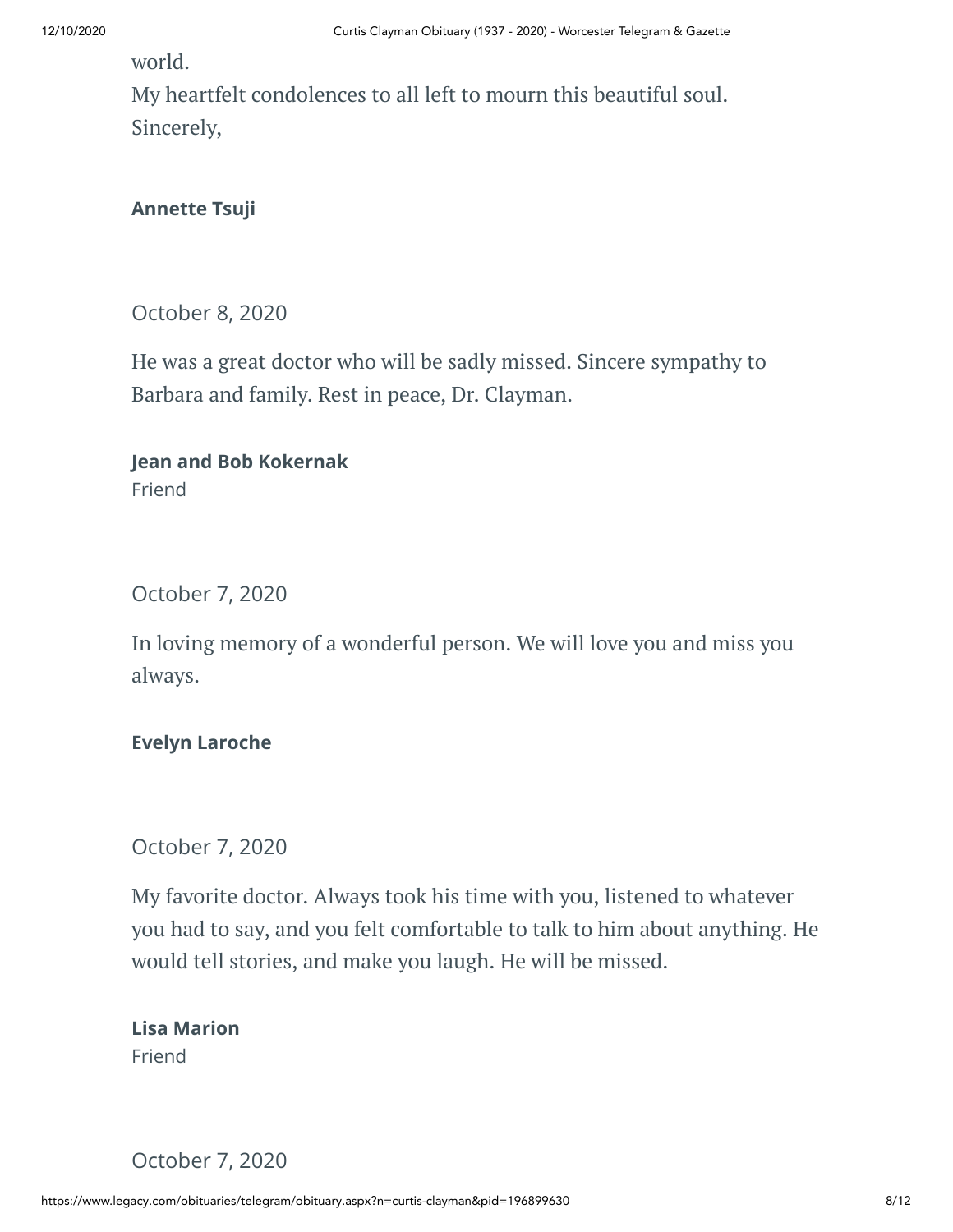I worked with Dr Clayman in his ER days also worked briefly in the office in Ashburnham. He always took time to get to know his patients thats why they were loyal to him. He was a listener as well as a talker. One of my favorite ER memories is him talking everyday to the cleaning lady. It didn't matter if you were the CEO or the cleaning lady your life mattered to him. Prayers and condolences to his family

### **LInda LaRoche RN**

# October 7, 2020

I first met Curtis on a trip to the emergency room in 1972 for a crushed nger on my left hand. Laying on the table the nurse was tying my right hand to the railing and I looked up at Doc and asked why she was doing this and Curtis said I don't want you slugging me when I cut the rest of your finger off. I was his patient till the end. I consider myself honored to have known him. R.I.P. Doc

# **Jeffrey Hermanson**

Friend

# October 6, 2020

Dr. Clayman was my neighbor for 28 years in Gardner. He loved to work on his cars and always had the time to stop and tell an amusing story. He will be sorely missed and I feel so fortunate to have known him. His passing is a huge loss for our community.

**Kathy Sullivan** Neighbor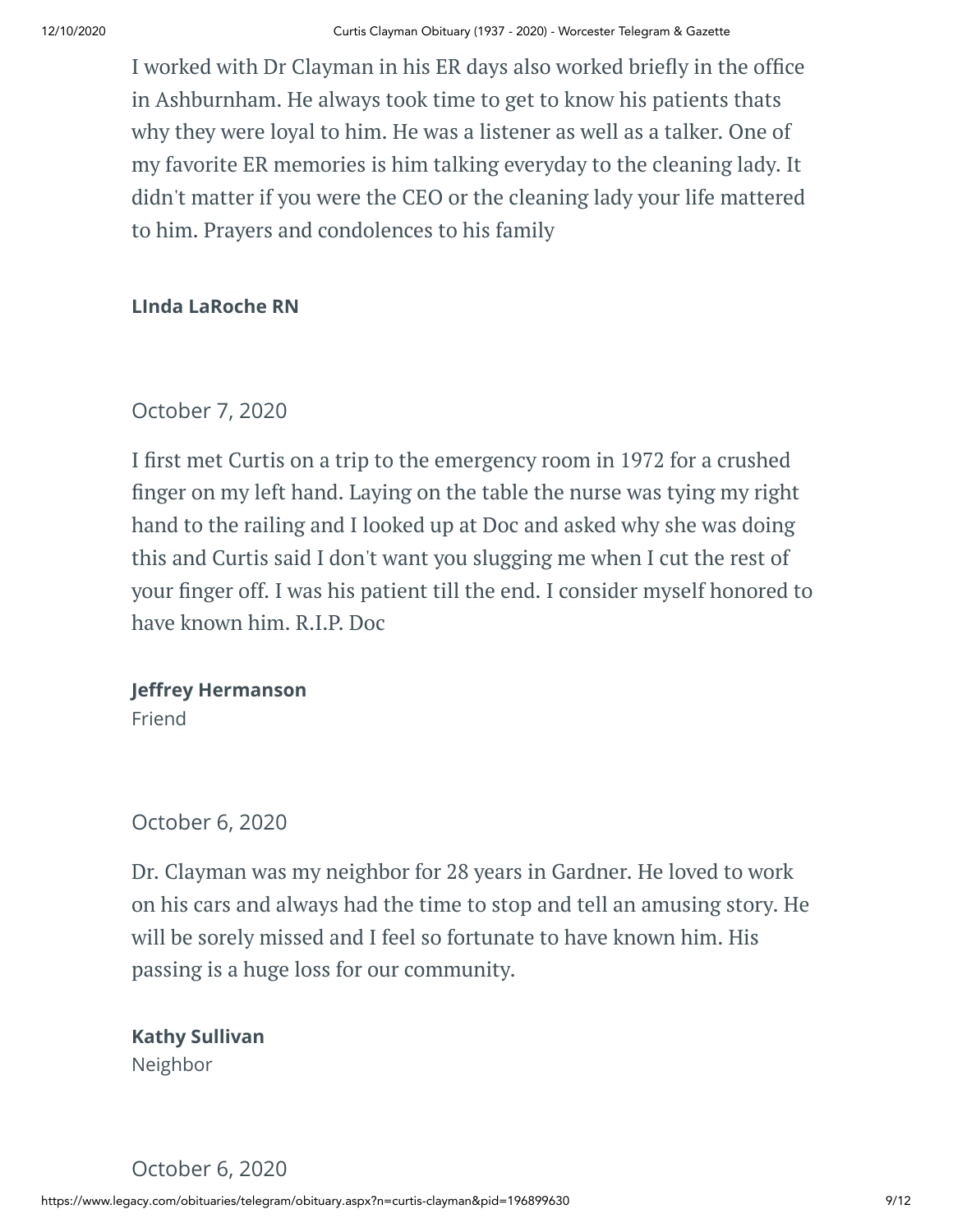Doc Claman was the best Doctor that I ever had and he was a great freind. We had many enjoyable times together. He was a real comedian, we shared many good times , Doc Claman is my freind, he has gone on to the next demention and I hope I will be worthy to cross trails with him again on the other side

**Tim Murphy**

Friend

October 6, 2020

The Best!

**Seamus Pender** Friend

October 6, 2020

I was a patient of Dr Claymans and he always made me feel comfortable in his prescence. R I P and condolences to the family and friends.

**Helen Collins**

October 5, 2020

I was so sorry to hear of Dr. Clayman's passing. I will always remember his kindness towards his patient's and his many funny stories. He will be missed.

### **Kathy Barnes** Coworker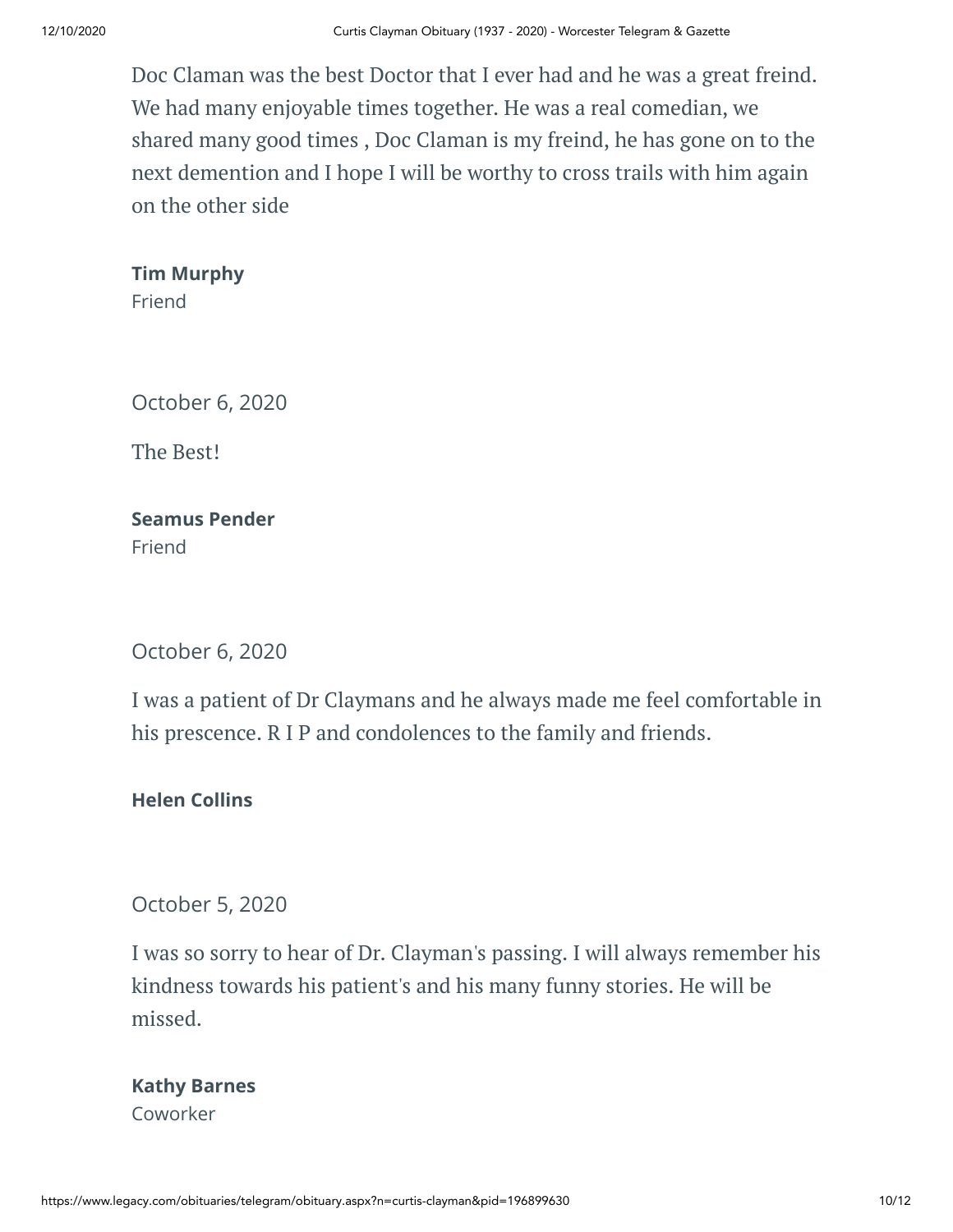# October 5, 2020

I loved him, he saved me. He carried me through the toughest times. I admired him. My Mom was also a graduate of Chelsea. Oh how my heart aches. I am truly sorry for your loss Barbara and sons.

**Linda Hanssen** Friend

October 5, 2020

I was a patient for 30+ years as was my wife and other members of the extended family. We all so lucky to have had him as our physician and we thought of him as a friend. We all missed him when he closed his practice and are saddened to hear of his passing. So many good and amusing memories to list. Our condolences to his family

**Jim Sadin** Friend

#### **INVITE OTHERS TO ADD MEMORIES**

Share to let others add their own memories and condolences



# **ADVICE & SUPPORT**

**[The Five Stages of Grief](https://www.legacy.com/news/advice-and-support/article/the-five-stages-of-grief)**

**[Sympathy Advice](https://www.legacy.com/news/advice-and-support/article/sympathy-and-condolence-advice)**